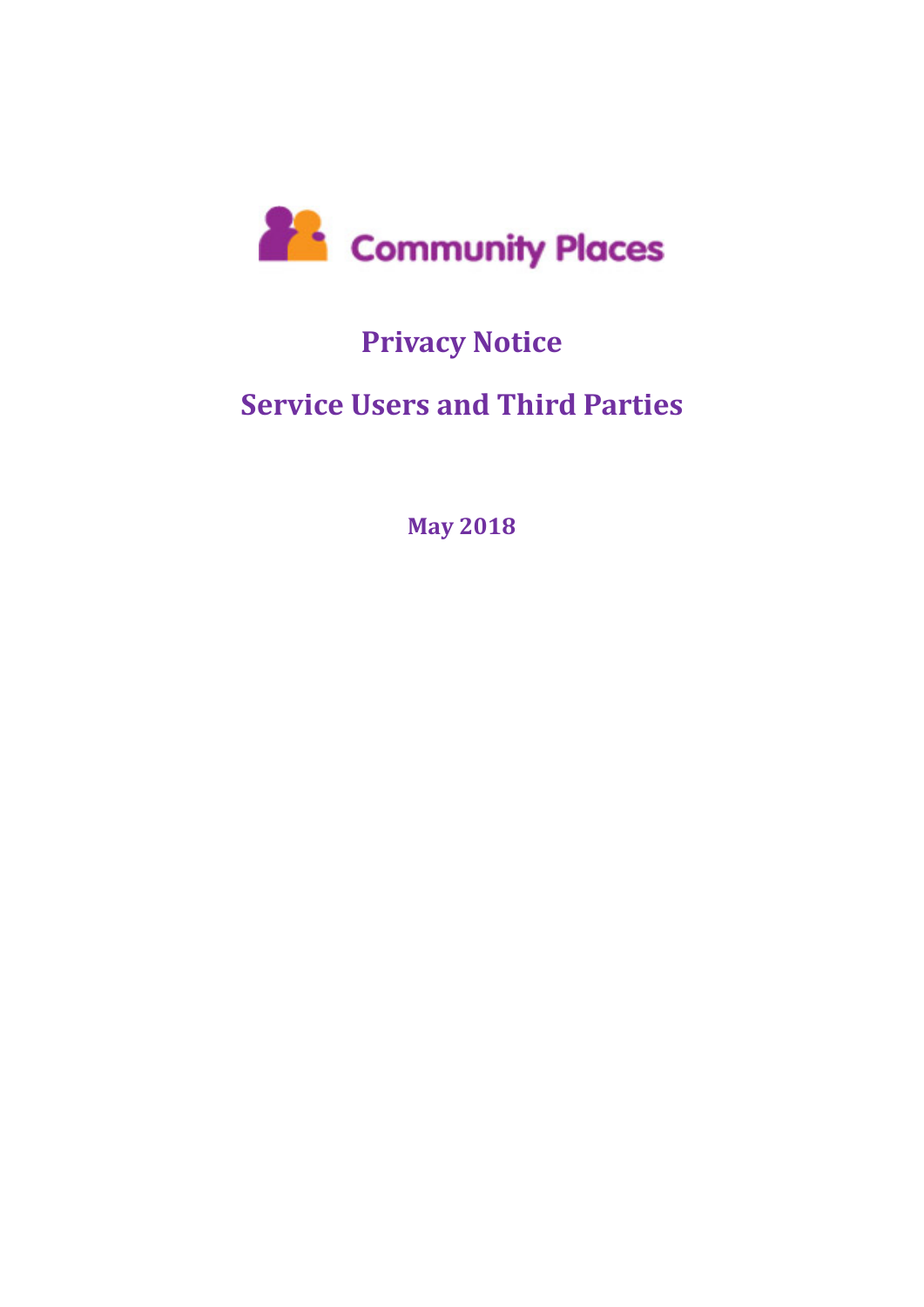### **1. Business details**

This is the privacy notice of Community Places Limited.

Our registered office is at Westleigh House, Wakefield Road, Denby Dale, Huddersfield, HD8 8QJ.

Community Places Limited is registered with the Care Quality Commission to provide accommodation and personal care without nursing.

Community Places Limited runs three care homes and a day service from three different of locations.

# **2. Aims of this notice**

Community Places Limited is required by law to tell you about your rights and our obligations regarding our collecting and processing any of your personal information, which you might provide to us. We have a range of policies and procedures to ensure that any personal information you supply is only with your active consent and will always be held securely and treated confidentially in line with the applicable regulations. We have listed the relevant documents in a later section (6) and can make any available.

Community Places Limited is a "data controller". This means that we are responsible for deciding how we hold and use personal data. We are required under data protection legislation to notify you of the information contained in this privacy notice.

## **Data protection principles**

Community Places Limited will comply with data protection law. This says that the personal information we hold must be;

1. Used lawfully, fairly and in a transparent way.

2. Collected only for valid purposes that we have clearly explained to you and not used in any way that is incompatible with those purposes.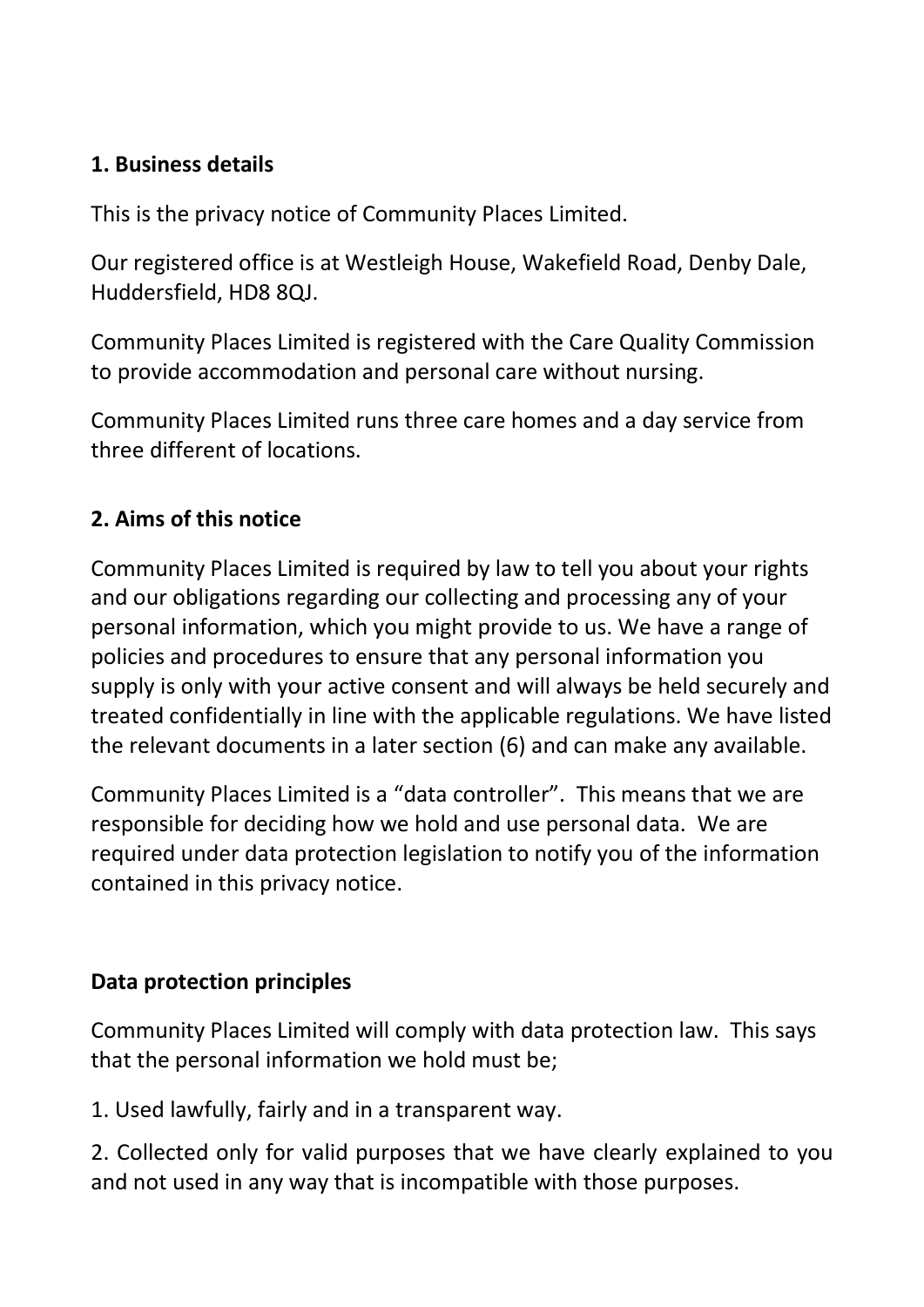3. Relevant to the purposes we have told you about and limited only to those purposes.

- 4. Accurate and kept up to date.
- 5. Kept only as long as necessary for the purposes we have told you about.
- 6. Kept securely.

### **3. What personal information we collect about for Service users and third parties**

- 1. *Service users*. As a registered care provider, we must collect some personal information on our service users, including health and financial information, which is essential to our being able to provide effective care and support. The information is contained in individual files (manual and electronic) and other record systems, all of which are subject to strict security and authorised access policies. Personal information that becomes inactive, eg from enquiries or prospective users who do not enter the service is also kept securely for as long as it is needed, before being safely disposed of.
- 2. *Third parties*. All personal information obtained about others associated with the delivery of the care service, including contractors, visitors, families, will be protected in the same ways as information on service users and employees.

#### **3. How we collect information**

#### Service users

Your personal information is collected through a number of different sources. We might continue to build on the information provided in enquiry and referral forms, and, for example, from needs assessments, which feed into care and support plans. Personal information may be collected from other health care organisations when you have been referred to us for the provision of healthcare services. We may sometimes deal with NHS health service bodies about the services you have received or are receiving.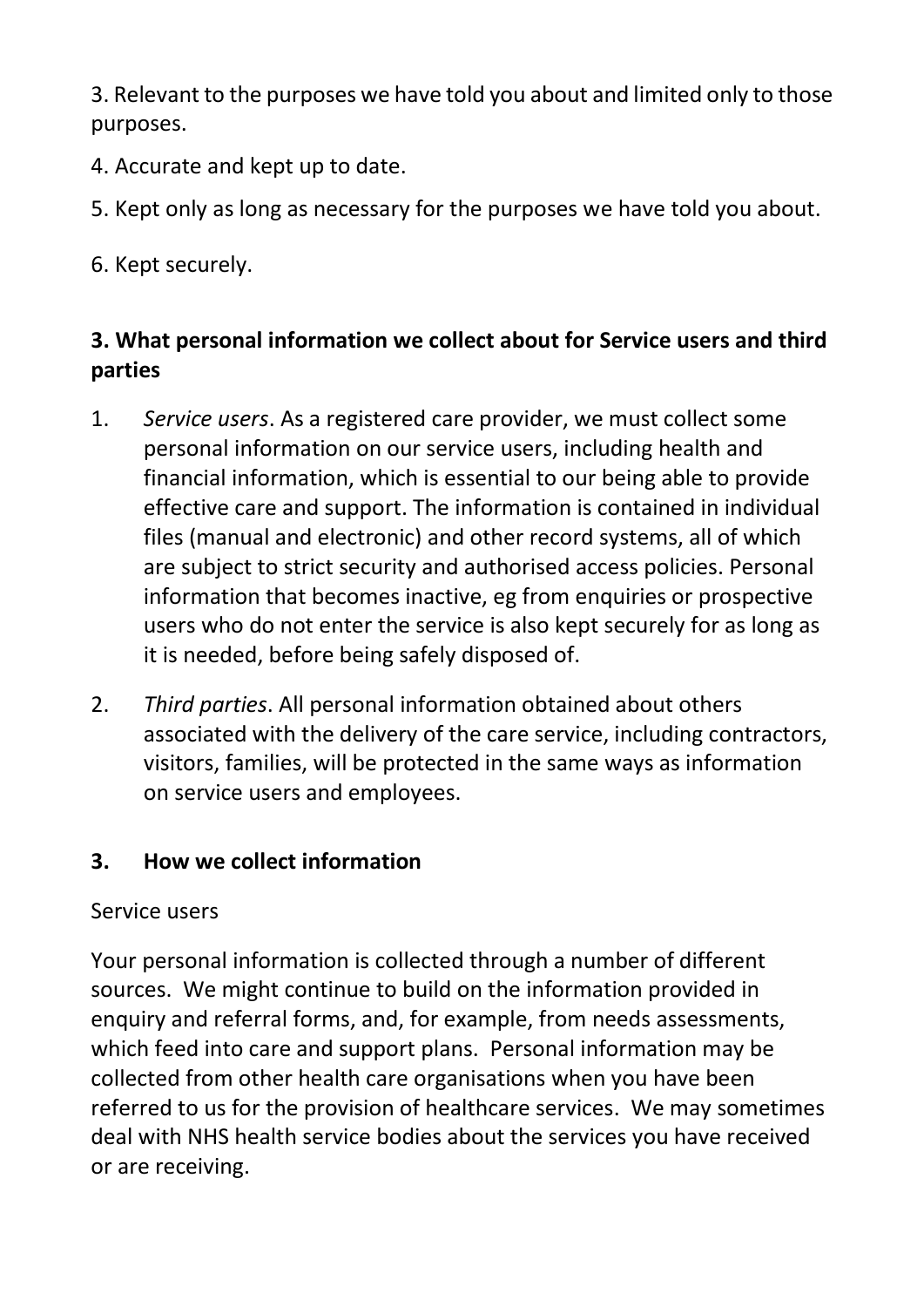All personal information obtained to meet our regulatory requirements will always be treated in line with our explicit consent, data protection and confidentiality policies.

### **5. What we do with personal information**

All personal information obtained on service users and third parties is used only to ensure that we provide a service, which is consistent with our purpose of providing a person-centred care service, which meets all regulatory standards and requirements. It will not be disclosed or shared for any other purpose.

We will only use your personal information when the law allows us to. Most commonly, we will use your personal information in the following circumstances:

- 1. Where we need to perform the contract we have entered into with you.
- 2. Providing healthcare and other related services
- 3. Where we need to comply with a legal obligation.
- 4. Where it is necessary for our legitimate interests (or those of a third party) and your interests and fundamental rights do not override those interests.

We may also use your personal information in the following situations,

1.Where we need to protect your interests (or someone else's interests).

2. Where it is needed in the public interest or for official purposes.

3. Where the use is necessary in order for us to establish, exercise or defend our legal rights.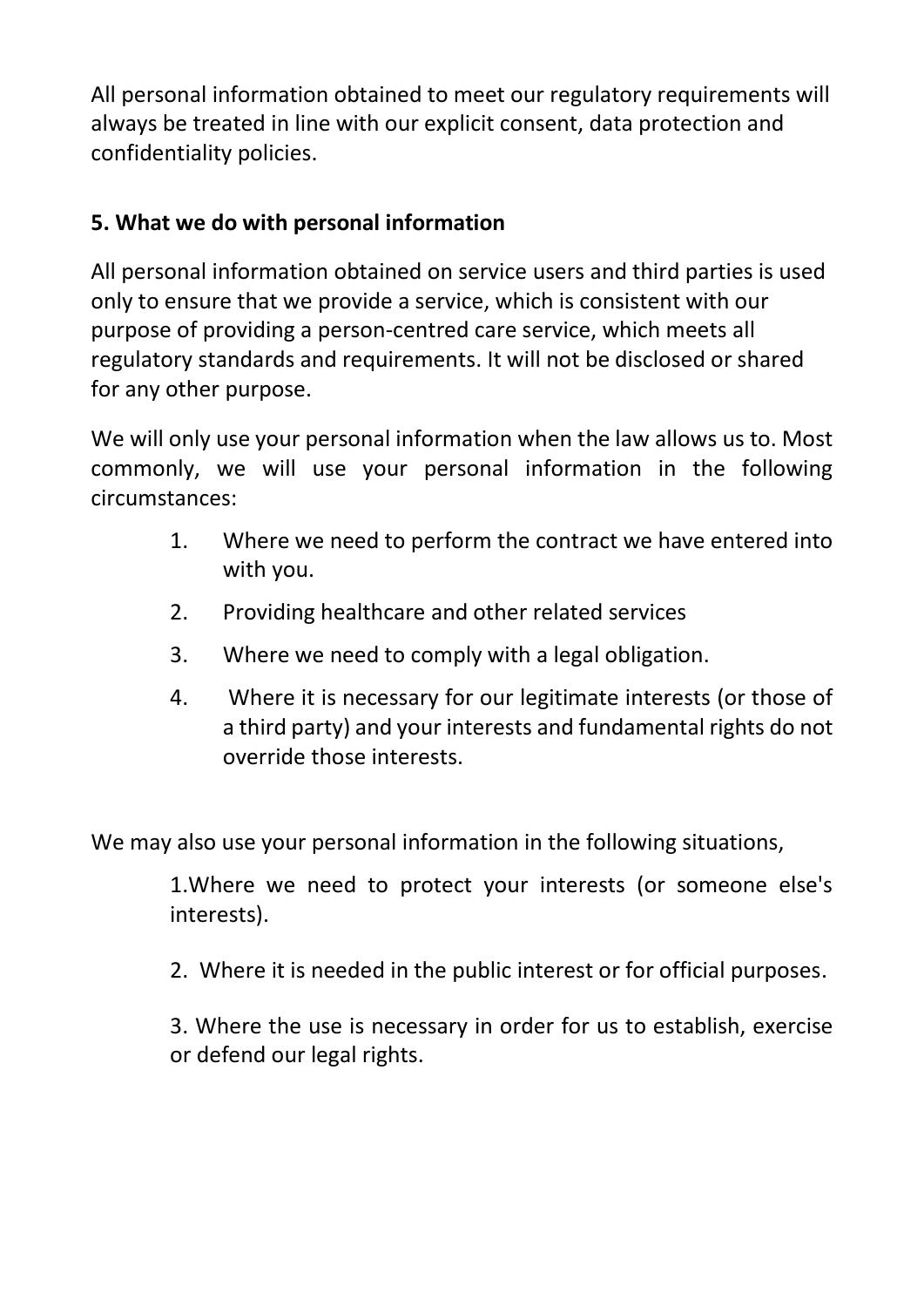#### **6. How we keep your information safe**

As already stated, the service has a range of policies that enable us to comply with all data protection requirements. Foremost are:

- [Access to Employee Data](https://app.croneri.co.uk/topics/staff-handbooks-data-protection-confidentiality/access-employee-data-policy?product=13#DCAM-251589)
- [Complaints](https://app.croneri.co.uk/topics/complaints-and-compliments/complaints-policy?product=13#DCAM-1337530)
- [Computer Security](https://app.croneri.co.uk/topics/data-protection-email-internet-and-social-media/computer-security-policy?product=13#DCAM-263070)
- [Confidentiality of Service Users' Information](https://app.croneri.co.uk/topics/confidentiality/confidentiality-service-users-information-policy?product=13#DCAM-1343649)
- [Consent to Care and Treatment](https://app.croneri.co.uk/topics/consent-care-and-treatment/consent-care-and-treatment-policy?product=13#DCAM-4825657)
- Data Protection
- [Record Keeping](https://app.croneri.co.uk/topics/confidentiality-record-keeping/record-keeping-policy?product=13#DCAM-1343619)
- [Information Governance under the General Data Protection](https://app.croneri.co.uk/topics/effective-communication-record-keeping/information-governance-under-general-data-protection?product=13#WKID-201705080632000604-05773589)  [Regulation](https://app.croneri.co.uk/topics/effective-communication-record-keeping/information-governance-under-general-data-protection?product=13#WKID-201705080632000604-05773589)
- [Protecting Personal Data under the General Data Protection](https://app.croneri.co.uk/topics/data-protection-confidentiality-record-keeping/protecting-personal-data-under-general-data?product=13#DCAM-4966100)  [Regulation](https://app.croneri.co.uk/topics/data-protection-confidentiality-record-keeping/protecting-personal-data-under-general-data?product=13#DCAM-4966100)
- [Safe Staff Recruitment and Selection](https://app.croneri.co.uk/topics/recruitment-and-selection-finding-and-keeping-staff-selecting-and-appointing-staff-care?product=13#DCAM-2064570)
- Service Users' Access to Records
- [Sharing Information with Other Providers.](https://app.croneri.co.uk/topics/confidentiality-working-other-providers-and-agencies/sharing-information-other-providers?product=13#DCAM-4996352)

We have put in place appropriate security measures to prevent personal information from being accidentally lost, used or accessed in an unauthorised way, altered or disclosed.

We have put in place procedures to deal with any suspected data security breach and will notify the persons involved and any applicable regulator of the suspected breach where we are legally required to do so.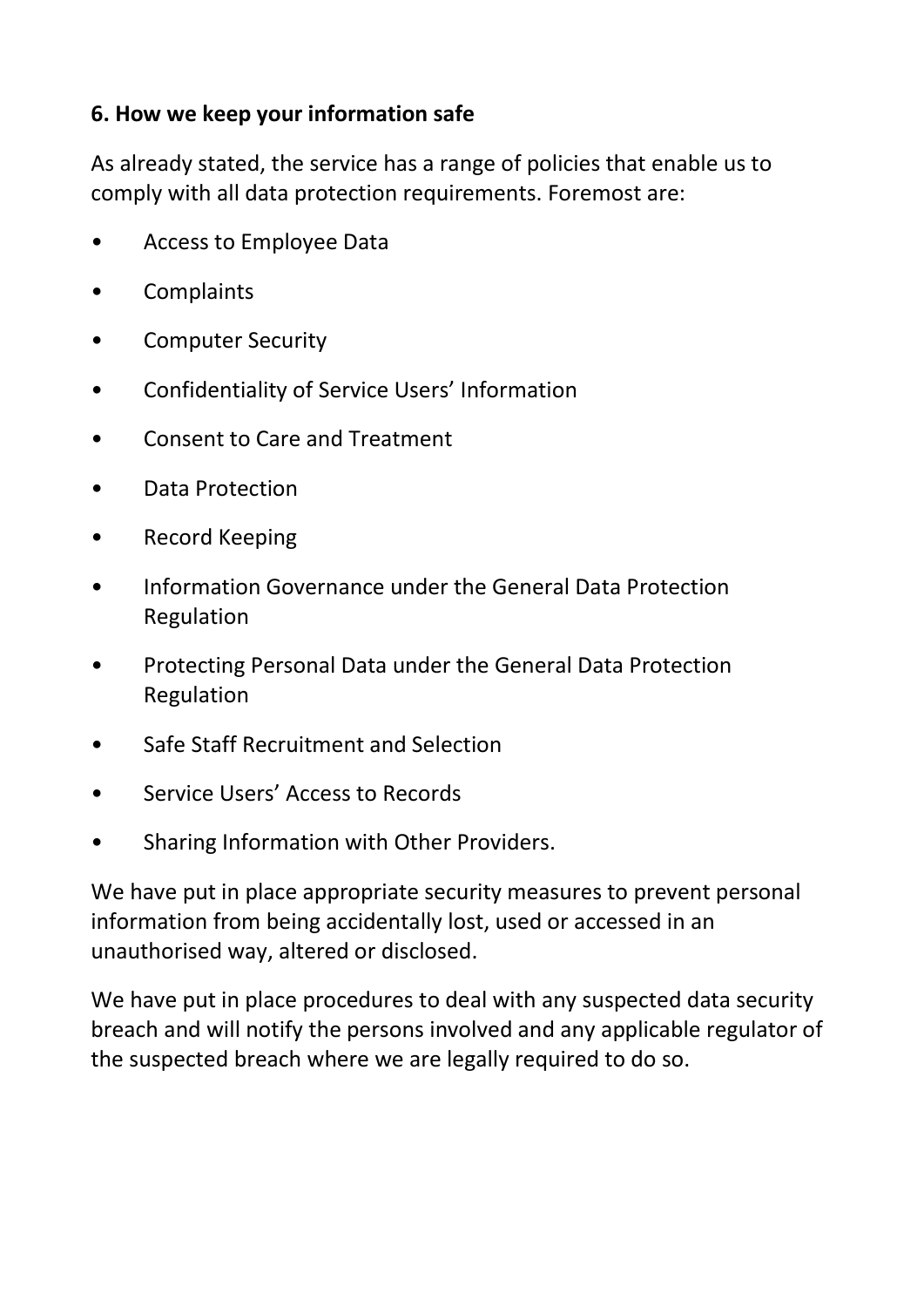### **7. With whom we might share information**

We only share the personal information of service users and third parties on a "need to know" basis, observing strict protocols in doing so. Most information sharing of your information is with other professionals and agencies involved with your care and treatment. This might include, but is not limited to:

- A doctor, nurse, carer or any other healthcare professional involved in your care.
- NHS organisations
- Other private sector healthcare providers
- Your GP, Dentist and clinician.
- Third parties who assist in the administration of your healthcare such as insurance companies.
- Our regulators including local authorities and Care Quality Commission.
- Any one who a service user asks us to communicate with or is appointed to represent them as an emergency contact.

Where we provide information for statistical purposes, the information is aggregated and provided anonymously so that there is no privacy risk involved in its use.

### **8. How personal information held by the Community Places Limited can be accessed**

There are procedures in place to enable any service user or third party whose personal information we possess and might process in some way to have access to that information on request. (See the policies listed in No. 6 above.) The right to access includes both the information and any uses which we might have made of the information.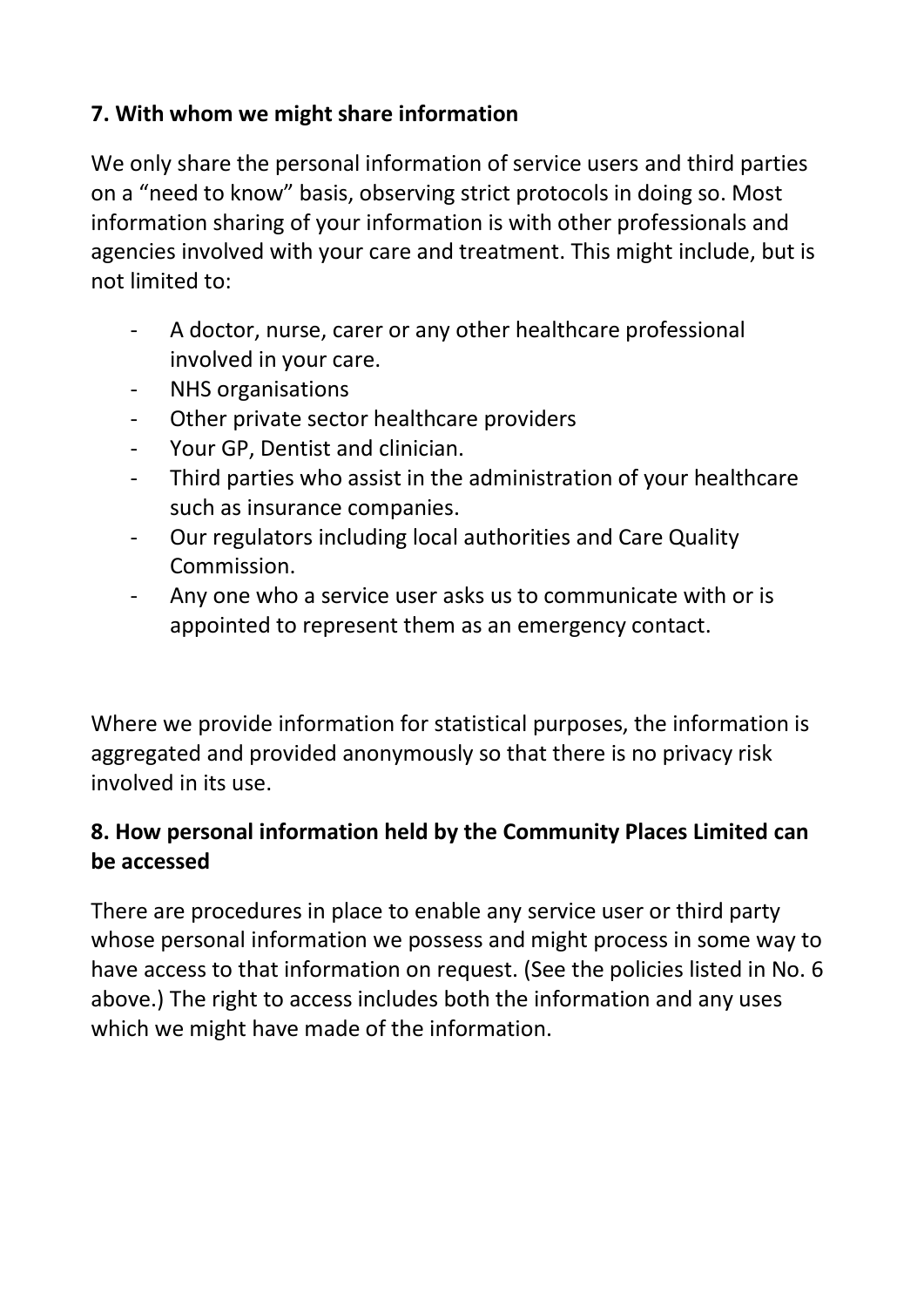### **9.How long we keep information**

There are strict protocols in place that determine how long the Community Places will keep the information, which are in line with the relevant legislation and regulations.

We will only retain personal data for as long as necessary to fulfil the purposes we collected it for, including the purposes of satisfying any legal, accounting or reporting requirements. Details of retention periods for different aspects of the personal information collected can be found in our information governance policy.

To determine the appropriate retention period for personal data we consider the amount, nature, and sensitivity of the personal data, the potential risk of harm from unauthorized use of disclosure of personal data, the purposes for which we process the personal data and whether we can achieve those purposes through other means, and the applicable legal requirements.

#### **Rights of access, correction, erasure, and restriction**

#### **10. Your duty to inform us of changes**

It is important that the personal information we hold about you is accurate and current. Please keep us informed if your personal information changes during your working relationship with us.

#### **11.Your rights in connection with personal information**

Under certain circumstances, by law you have the right to:

• **Request access** to your personal information (commonly known as a "data subject access request"). This enables you to receive a copy of the personal information we hold about you and to check that we are lawfully processing it.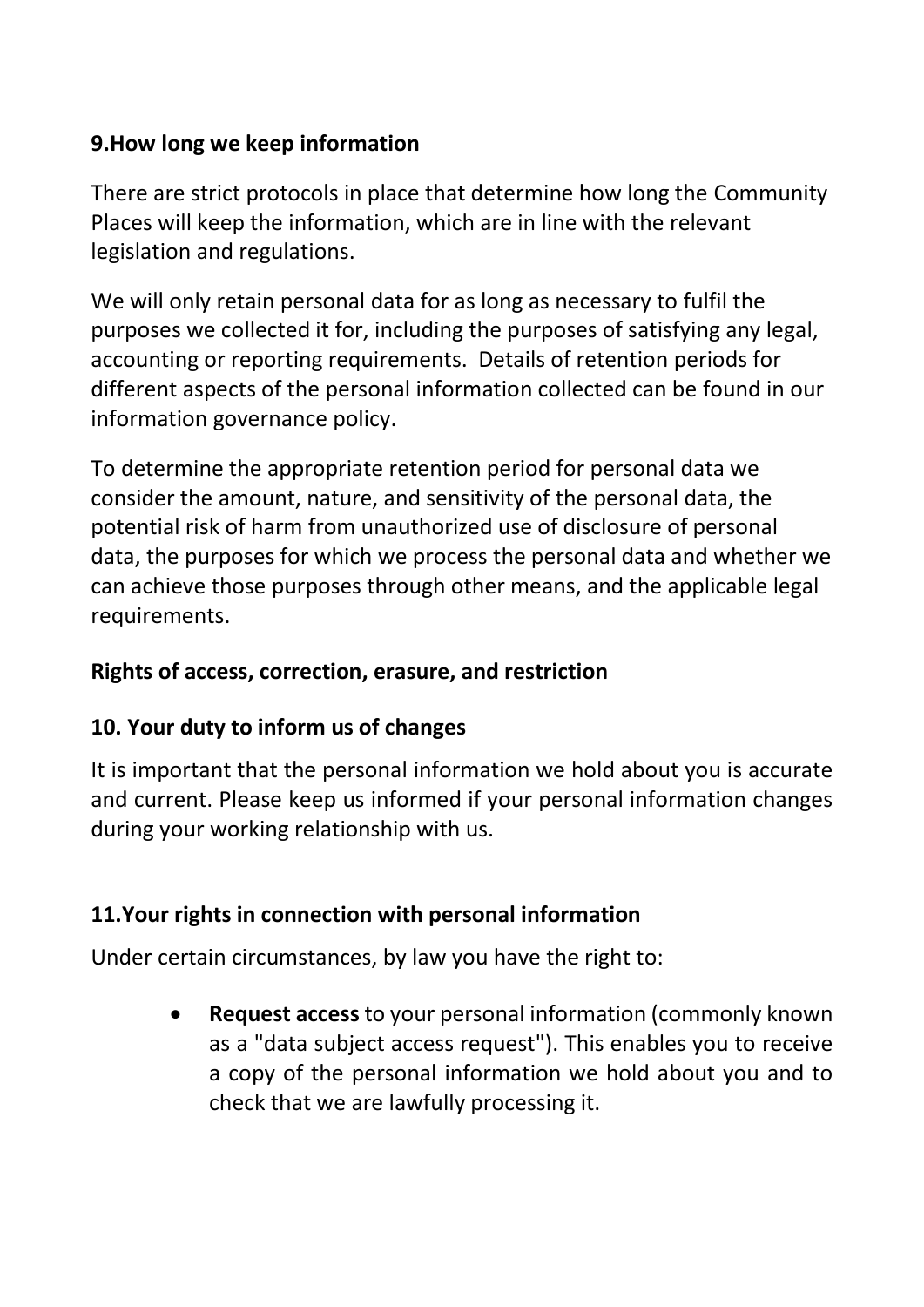- **Request correction** of the personal information that we hold about you. This enables you to have any incomplete or inaccurate information we hold about you corrected.
- **Request erasure** of your personal information. This enables you to ask us to delete or remove personal information where there is no good reason for us continuing to process it. You also have the right to ask us to delete or remove your personal information where you have exercised your right to object to processing (see below).
- **Object to processing** of your personal information where we are relying on a legitimate interest (or those of a third party) and there is something about your particular situation which makes you want to object to processing on this ground. You also have the right to object where we are processing your personal information for direct marketing purposes.
- **Request the restriction of processing** of your personal information. This enables you to ask us to suspend the processing of personal information about you, for example if you want us to establish its accuracy or the reason for processing it.
- **Request the transfer** of your personal information to another party.

If you want to review, verify, correct or request erasure of your personal information, object to the processing of your personal data, or request that we transfer a copy of your personal information to another party, please contact Data Protection Officer in writing.

#### **11.No fee usually required**

You will not have to pay a fee to access your personal information (or to exercise any of the other rights). However, we may charge a reasonable fee if your request for access is clearly unfounded or excessive. Alternatively, we may refuse to comply with the request in such circumstances.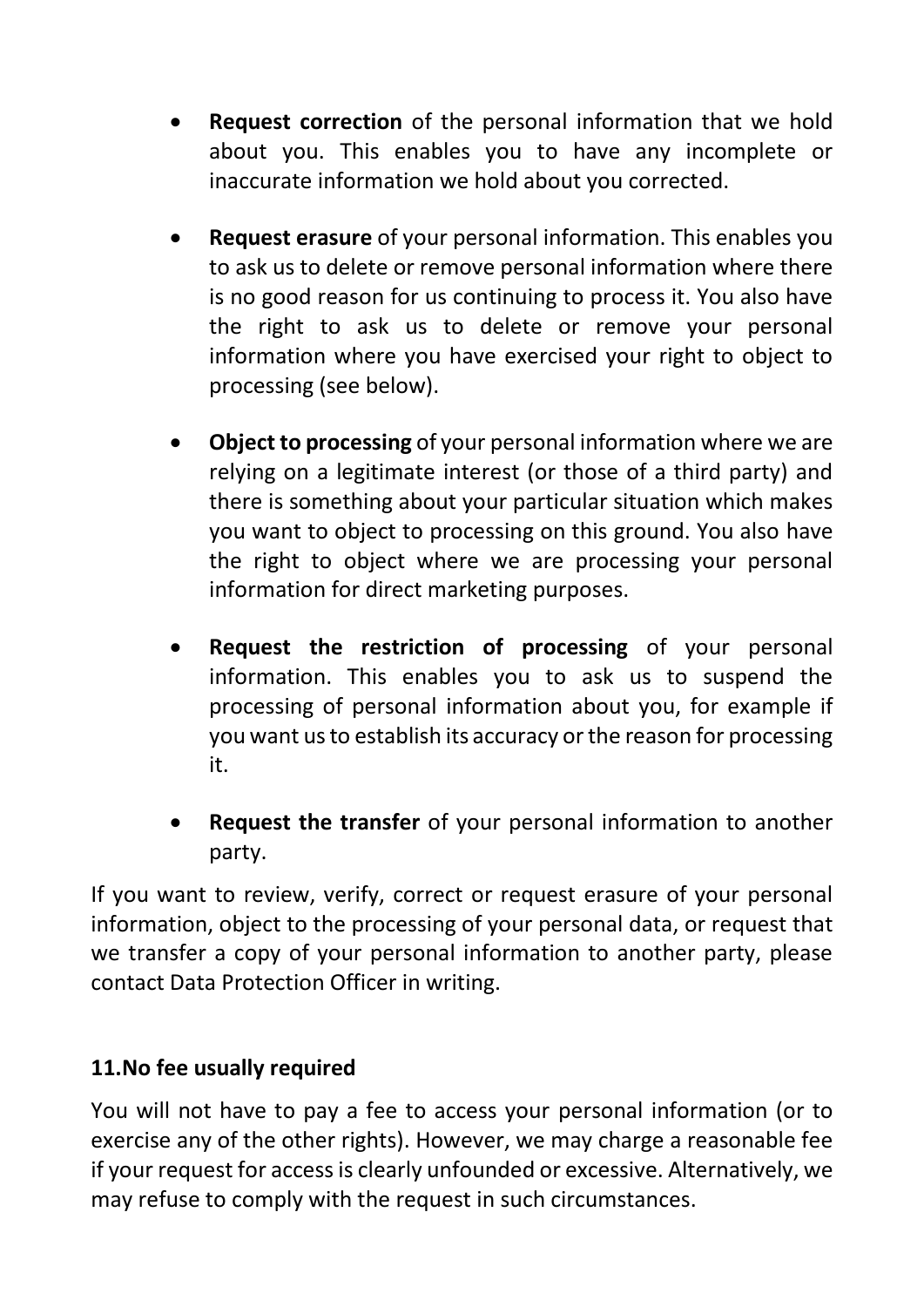#### **12. What we may need from you**

We may need to request specific information from you to help us confirm your identity and ensure your right to access the information (or to exercise any of your other rights). This is another appropriate security measure to ensure that personal information is not disclosed to any person who has no right to receive it.

#### **13. Right to withdraw consent**

In the limited circumstances where you may have provided your consent to the collection, processing and transfer of your personal information for a specific purpose, you have the right to withdraw your consent for that specific processing at any time. To withdraw your consent, please contact Data Protection Officer. Once we have received notification that you have withdrawn your consent, we will no longer process your information for the purpose or purposes you originally agreed to, unless we have another legitimate basis for doing so in law.

#### **14. Data protection officer**

We have appointed a data protection officer to oversee compliance with this privacy notice. If you have any questions about this privacy notice or how we handle your personal information, please contact the Data Protection Officer . You have the right to make a complaint at any time to the Information Commissioner's Office (ICO), the UK supervisory authority for data protection issues.

#### **15. Changes to this privacy notice**

We reserve the right to update this privacy notice at any time, and we will provide you with a new privacy notice when we make any substantial updates. We may also notify you in other ways from time to time about the processing of your personal information.